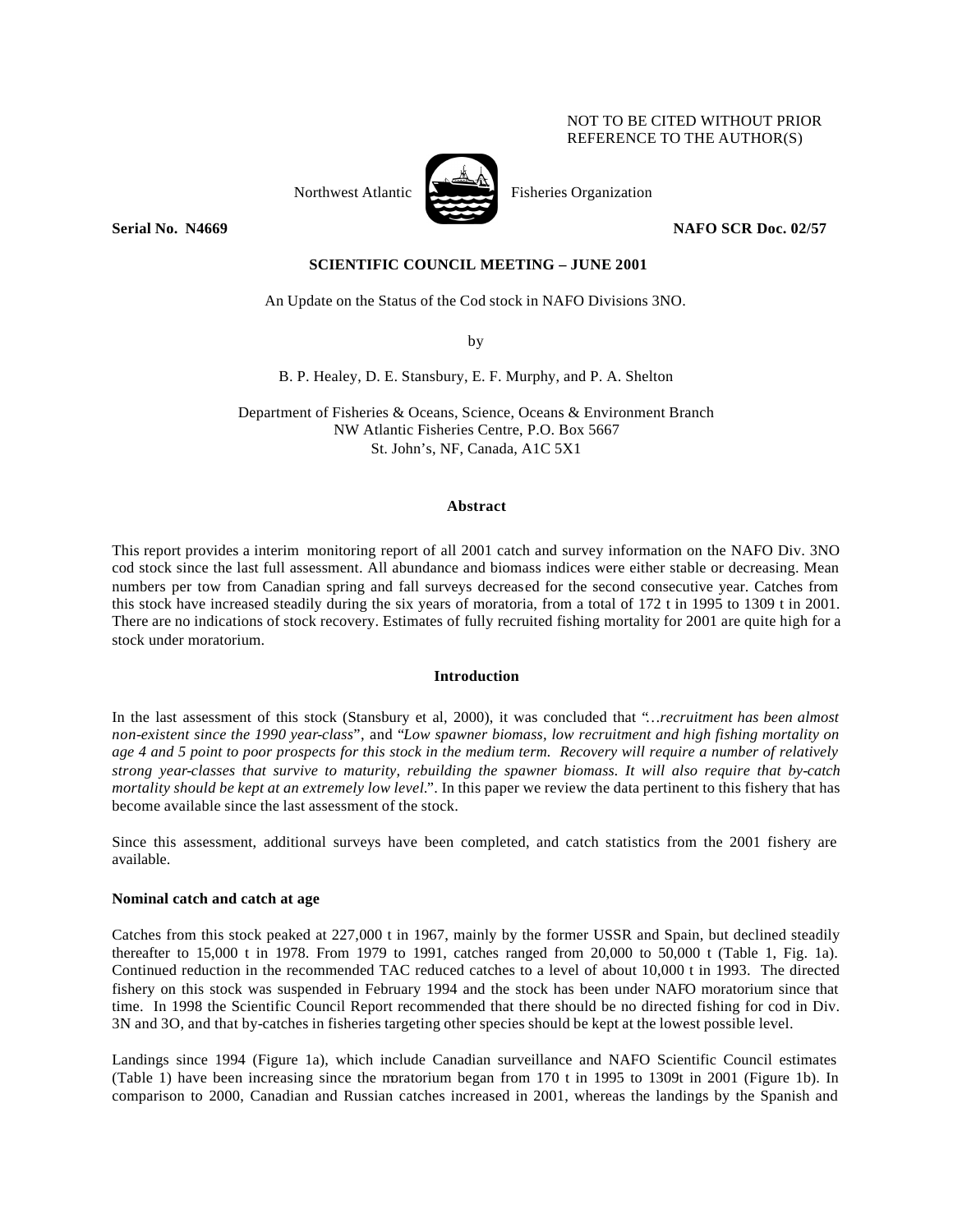Portuguese fleets have decreased. The increase in the Canadian catch from 207 t in 2000 to 560 t in 2001 can be attributed to increased by-catches taken in the directed yellowtail fishery (Table 2, Figures 2a, 2b). The catch at age matrix has not been updated.

### **Research vessel survey data**

Canadian research surveys are conducted in the spring and fall of each year. Details of the survey design and the Engels to Campelen gear conversion can be found in Stansbury et al (2001).

Abundance and biomass estimates for these surveys are summarized in Tables (3-6) and plotted for the index strata (strata with depths < 200 fathoms) in Figures (3-10). Abundance and biomass have been extremely low in both Div. 3N and Div. 3O from 1994 onwards. The swept area biomass estimates from index strata surveyed in 3N and 3O combined for 2000 spring and fall were 96,899 t and 55,107 t respectively. In the 2001 surveys, these biomass indices decreased to 45,068 t and 44,610 t, respectively. Comparing the biomass and abundance indices from the Canadian Spring and Fall Surveys, each of the biomass and abundance indices were either stable or have decreased from 2000 to 2001.

The mean numbers per tow at age for the index strata are given in Table 7 for the spring survey and Table 8 for the fall survey, and are plotted in Figure 11 (age aggregated). Both the spring and fall indices have been extremely low in all years after 1993.

# **Estimates of F<sup>2001</sup>**

By direct calculation, we can compute 2001 fully recruited values of fishing mortality. Given estimates of survivors from the VPA in the last assessment, an assumed PR, catch weights, natural mortality and a fully recruited F, we can compute a projected 2001 yield. The value of F that produces a yield that matches that taken by the 2001 fishery (1309 t) is an approximation to the fully recruited fishing mortality.

Applying a fully-recruited F-value of 0.263 to the PR used in the last assessment, the 2001 "projected yield" will equal 1309t. Similarly, applying a fully-recruited F-value of 0.344 to the PR computed by averaging the 1999 and 2000 fishing mortalities from the last assessment produces the catch taken in 2001.

Such levels of fishing mortality are cause for concern for a stock under moratorium.

#### **Conclusion**

Nearly all of the abundance and biomass indices observed in the Canadian Fall and Spring surveys are declining, with no evidence of any strong year-classes since the 1989 cohort. Removals from this stock have increased steadily despite a moratorium on directed fishing. High levels of fishing mortality indicate poor prospects for this stock in the near future.

### **References**

Stansbury, D.E., P.A. Shelton, E.F. Murphy, B.P. Healey and J. Brattey. 2001. An Assessment of the Cod Stock in NAFO Divisions 3NO. NAFO SCR Doc. 01/72, Ser. No. N4450.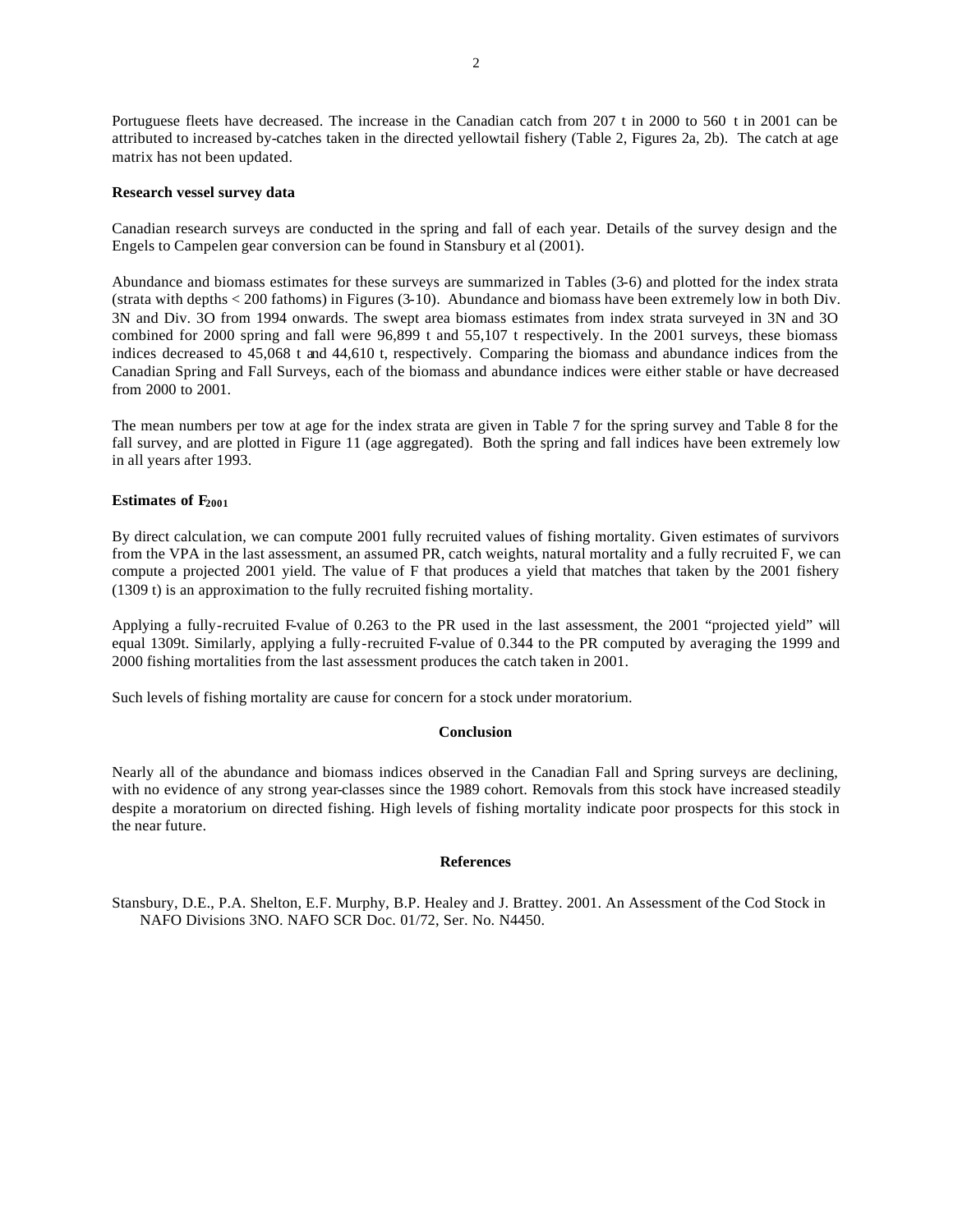| Year                 | Canada               | Spain                       | Portugal | <b>USSR</b> | Others | Total                                        | <b>TAC</b>       |
|----------------------|----------------------|-----------------------------|----------|-------------|--------|----------------------------------------------|------------------|
| 1953                 | 39884                | 12633                       | 7919     |             | 5761   | 66197                                        |                  |
| 1954                 | 17392                | 88674                       | 24045    |             | 4650   | 134761                                       |                  |
| 1955                 | 6053                 | 64987                       | 27711    |             | 15605  | 114356                                       |                  |
| 1956                 | 5363                 | 42624                       | 15505    |             | 1390   | 64882                                        |                  |
| 1957                 | 9641                 | 51990                       | 21740    |             | 6819   | 90190                                        |                  |
| 1958                 | 4812                 | 29436                       | 11608    |             | 2195   | 48051                                        |                  |
| 1959                 | 3687                 | 39994                       | 17730    | 48          | 2911   | 64370                                        |                  |
| 1960                 | 3408                 | 33972                       | 14347    | 24204       | 3746   | 79677                                        |                  |
| 1961                 | 5428                 | 32284                       | 9059     | 22854       | 3099   | 72724                                        |                  |
| 1962                 | 3235                 | 17413                       | 3653     | 7971        | 2712   | 34984                                        |                  |
| 1963                 | 5079                 | 37632                       | 10004    | 10184       | 6843   | 69742                                        |                  |
| 1964                 | 2882                 | 37185                       | 8095     | 9510        | 6789   | 64461                                        |                  |
| 1965                 | 4229                 | 64652                       | 1692     | 17166       | 11448  | 99187                                        |                  |
| 1966                 | 6501                 | 52533                       | 5070     | 39023       | 5792   | 108919                                       |                  |
| 1967                 | 3446                 | 77948                       | 9703     | 118845      | 16842  | 226784                                       |                  |
| 1968                 | 3287                 | 69752                       | 6752     | 78820       | 6900   | 165511                                       |                  |
| 1969                 | 3664                 | 71160                       | 4940     | 29173       | 8768   | 117705                                       |                  |
| 1970                 | 4771                 | 67034                       | 3185     | 28338       | 8233   | 111561                                       |                  |
| 1971                 | 2311                 | 89915                       | 6589     | 19307       | 8174   | 126296                                       |                  |
| 1972                 | 1736                 | 76324                       | 11537    | 12198       | 1579   | 103374                                       |                  |
| 1973                 | 1832                 | 42403                       | 7759     | 27849       | 586    | 80429                                        | 103000           |
| 1974                 | 1360                 | 38338                       | 6602     | 26911       | 178    | 73389                                        | 101000           |
| 1975                 | 1189                 | 16616                       | 5560     | 20785       | 24     | 44174                                        | 88000            |
| 1976                 | 2065                 | 9880                        | 2620     | 8992        | 726    | 24283                                        | 43000            |
| 1977                 | 2532                 | 8827                        | 1742     | 4041        | 462    | 17604                                        | 30000            |
| 1978                 | 6246                 | 5813                        | 641      | 1819        | 199    | 14718                                        | 15000            |
| 1979                 | 9938                 | 13782                       | 1140     | 2446        | 545    | 27851                                        | 25000            |
| 1980                 | 5589                 | 8999                        | 1145     | 3261        | 997    | 19991                                        | 26000            |
| 1981                 | 6096                 | 13299                       | 1091     | 3187        | 671    | 24344                                        | 26000            |
| 1982                 | 10185                | 14361                       | 2466     | 3985        | 608    | 31605                                        | 17000            |
| 1983                 | 11374                | 12320                       | 1109     | 3238        | 778    | 28819                                        | 17000            |
| 1984                 | 8705                 | 13590                       | 1071     | 3306        | 431    | 27103                                        | 26000            |
| 1985                 | 18179                | 13682                       | 608      | 3968        | 462    | 36899                                        | 33000            |
| 1986                 | 18035                | 23395                       | 6890     | 1181        | 1144   | 50645                                        | 33000            |
| 1987                 | 18652                | 15788                       | 4108     | 764         | 2307   | 41619                                        | 33000            |
| 1988                 | 19727                | 15889                       | 3927     | 2973        | 634    | 43150                                        | 40000            |
| 1989                 | 13433                | 17904                       | 913      | 108         | 857    | 33215                                        | 25000            |
| 1990                 | 10620                | 4678                        | 2145     | 18          | 11385  | 28846                                        | 18600            |
| 1991                 | $12056$ <sup>2</sup> | 5448                        | 1063     | 61          | 10824  | 3<br>29454 3                                 | 13600            |
| 1992                 | 7859                 | 1927                        | 449      | 68          | 2449   | $\mathbf{3}$<br>$12752$ <sup>3</sup>         | 13600            |
| 1993                 | 5370                 | 3764                        | 525      | 287         | 700    | 10646                                        | 10200            |
| $\mathbf{1}$<br>1994 | 47                   | 1783                        | 50       |             | 822    | 2702 <sup>3</sup><br>$\overline{\mathbf{3}}$ | 6000             |
| $\mathbf{1}$<br>1995 | 64                   | 29                          |          |             | 79     | 3<br>3<br>172                                | $\boldsymbol{0}$ |
| $\mathbf{1}$<br>1996 | 99                   |                             | 33       |             | 42     | 3<br>$\mathbf{3}$<br>174                     | $\boldsymbol{0}$ |
| $\mathbf{1}$<br>1997 | 286                  | $\mathbf{1}$                | 96       |             |        | 383                                          | 0                |
| $\mathbf{1}$<br>1998 | 396                  |                             | 95       |             | 56     | 547                                          | $\mathbf{0}$     |
| $\mathbf{1}$<br>1999 | 568                  | $\ensuremath{\mathfrak{Z}}$ | 322      | $26\,$      |        | 919                                          | $\boldsymbol{0}$ |
| 1<br>2000            | 207                  | 200                         | 500      | 137         | 6      | 3<br>1050                                    | $\boldsymbol{0}$ |
| $\mathbf{1}$<br>2001 | 560                  | 87                          | 392      | 227         | 44     | 5<br>1309                                    | $\boldsymbol{0}$ |

**Table 1 - Annual Catches of Cod (t) in NAFO Divisions 3NO, 1953-2001.**

<sup>1</sup> Provisional<br><sup>2</sup> Figure is 4000 t higher than Canadian Statistics as this is an amount deemed to be misreported as 3L catch.<br><sup>3</sup> Includes Canadian Surveillance Estimates and NAFO Scientific Council Estimates<br><sup>4</sup> The fi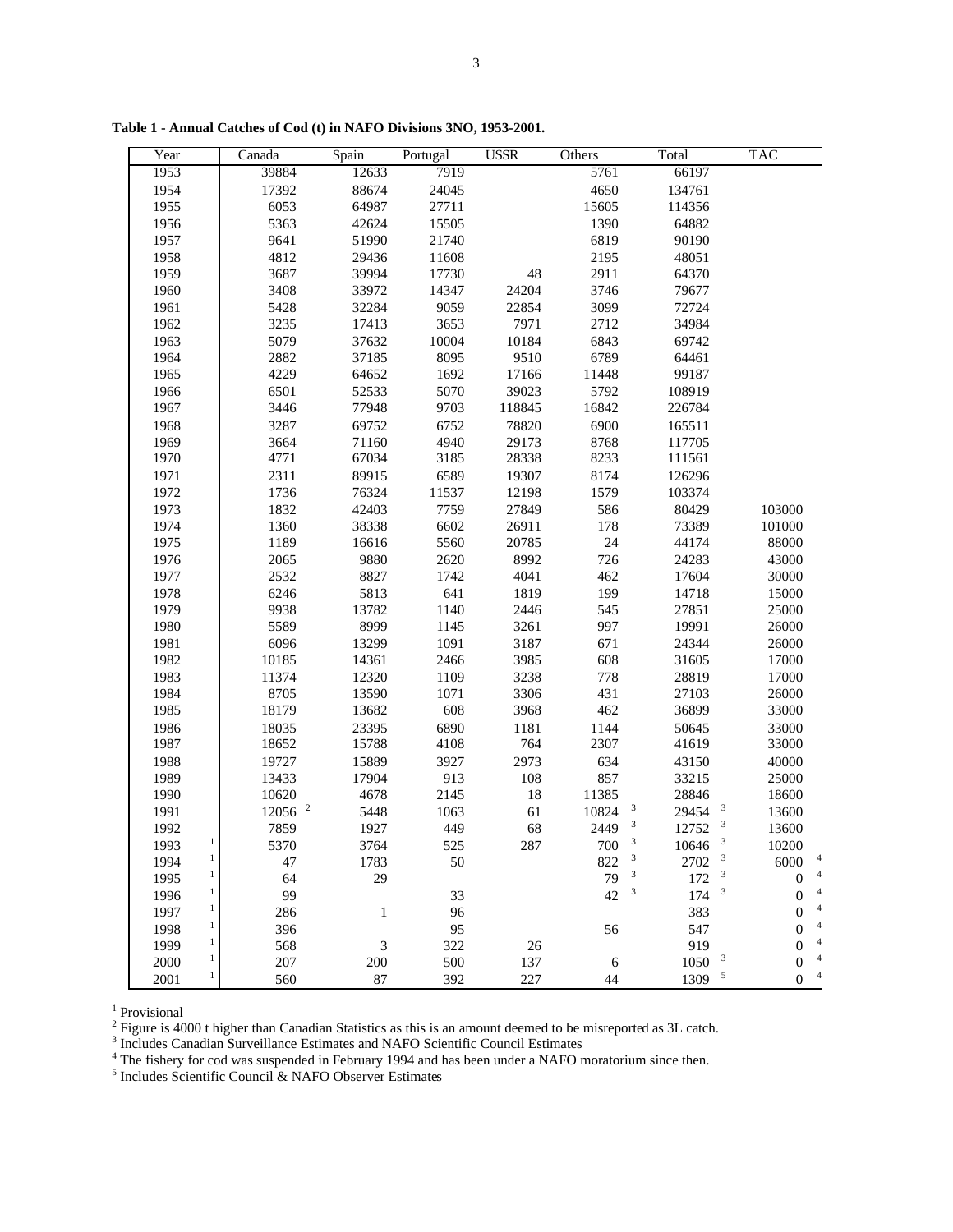| Year  | <b>Directed Species</b> | Cod Catch (t) |
|-------|-------------------------|---------------|
| 2000  | White Hake              | 10.591        |
|       | Skate                   | 19.809        |
|       | G. Halibut              | 21.425        |
|       | Yellowtail              | 105.704       |
|       | Others                  | 14.395        |
| Total |                         | 171.924       |
|       |                         |               |
| 2001  | White Hake              | 36.127        |
|       | Redfish                 | 46.373        |
|       | Yellowtail              | 391.773       |
|       | Others                  | 34.381        |
| Total |                         | 508.654       |

**Table 2 - Canadian (N) Catches by Directed Species in 2000 & 2001.\***

\*Totals differ slightly from STATLANT 21A data – these totals were updated using a different data source.

|  |                           |  | Table 3 - Canadian 3N Spring Survey Indices (from index strata only). |  |
|--|---------------------------|--|-----------------------------------------------------------------------|--|
|  | Year Abundance SE Biomass |  | <b>SE</b>                                                             |  |
|  |                           |  |                                                                       |  |

| Year | Abundance | SЕ     | <b>Biomass</b> | SЕ    |
|------|-----------|--------|----------------|-------|
| 1984 | 455890    | 157039 | 193824         | 29836 |
| 1985 | 202159    | 27576  | 154549         | 18270 |
| 1986 | 90915     | 35654  | 137124         | 33801 |
| 1987 | 328729    | 91793  | 248503         | 37740 |
| 1988 | 85784     | 15324  | 98880          | 12640 |
| 1989 | 40584     | 5543   | 89211          | 12355 |
| 1990 | 46693     | 7693   | 113356         | 13694 |
| 1991 | 17156     | 4176   | 29535          | 8520  |
| 1992 | 38173     | 5808   | 11543          | 2748  |
| 1993 | 29421     | 20213  | 18630          | 9845  |
| 1994 | 1120      | 520    | 715            | 287   |
| 1995 | 1182      | 651    | 432            | 118   |
| 1996 | 3285      | 787    | 1682           | 553   |
| 1997 | 7905      | 6106   | 5090           | 3438  |
| 1998 | 5328      | 1582   | 1720           | 497   |
| 1999 | 11138     | 1967   | 9459           | 3022  |
| 2000 | 4577      | 11     | 2669           | 1362  |
| 2001 | 8866      | 3107   | 6529           | 1995  |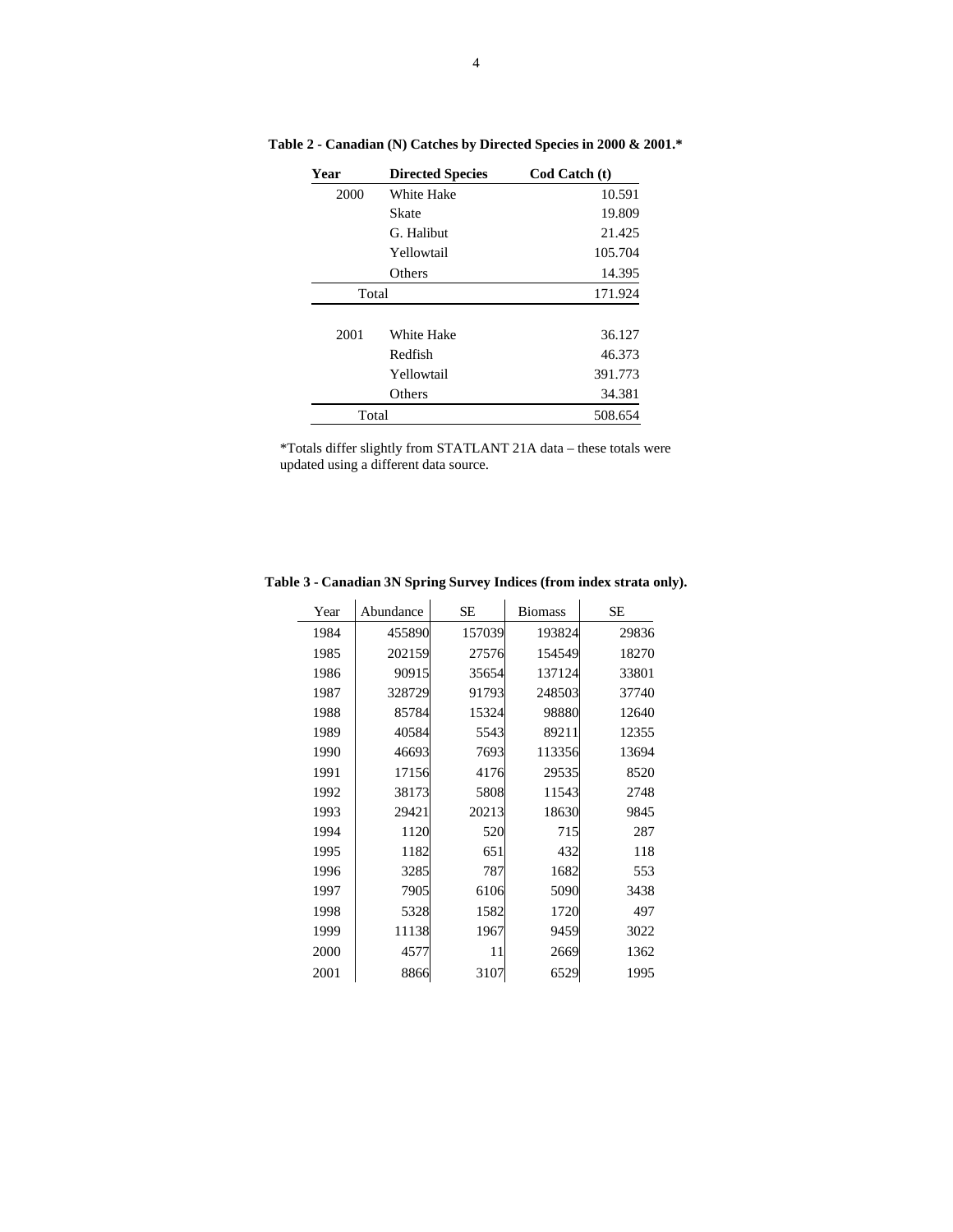| Year | Abundance | <b>SE</b> | <b>Biomass</b> | <b>SE</b> |  |  |
|------|-----------|-----------|----------------|-----------|--|--|
| 1984 | 190427    | 23492     | 200758         | 26557     |  |  |
| 1985 | 85023     | 12072     | 150013         | 18667     |  |  |
| 1986 | 163306    | 92856     | 180686         | 57045     |  |  |
| 1987 | 549997    | 118784    | 545446         | 107416    |  |  |
| 1988 | 143763    | 39030     | 181076         | 34873     |  |  |
| 1989 | 67215     | 10972     | 114780         | 32407     |  |  |
| 1990 | 68515     | 10310     | 113664         | 14933     |  |  |
| 1991 | 785821    | 669240    | 96783          | 35395     |  |  |
| 1992 | 63667     | 22549     | 61399          | 21352     |  |  |
| 1993 | 537522    | 271901    | 215824         | 92888     |  |  |
| 1994 | 20100     | 13845     | 25964          | 11823     |  |  |
| 1995 | 5967      | 1800      | 14127          | 3094      |  |  |
| 1996 | 21202     | 4574      | 21696          | 4742      |  |  |
| 1997 | 6412      | 1513      | 8990           | 3056      |  |  |
| 1998 | 31110     | 12293     | 80199          | 36701     |  |  |
| 1999 | 69803     | 14900     | 61139          | 11992     |  |  |
| 2000 | 73688     | 14847     | 94231          | 47545     |  |  |
| 2001 | 24416     | 3171      | 38539          | 6458      |  |  |

**Table 4 - Canadian 3O Spring Survey indices (from index strata only).**

**Table 5 - Canadian 3N Fall Survey Indices (from index strata only).**

| Year | Abundance | <b>SE</b> | <b>Biomass</b> | SE    |  |
|------|-----------|-----------|----------------|-------|--|
| 1990 | 91783     | 29227     | 92723          | 25023 |  |
| 1991 | 670348    | 355442    | 249323         | 64135 |  |
| 1992 | 443490    | 286249    | 164303         | 91007 |  |
| 1993 | 17924     | 4041      | 28741          | 7956  |  |
| 1994 | 11729     | 3576      | 26189          | 7249  |  |
| 1995 | 14478     | 3221      | 17781          | 4298  |  |
| 1996 | 3359      | 1328      | 3290           | 1185  |  |
| 1997 | 4092      | 757       | 7988           | 1681  |  |
| 1998 | 9562      | 2228      | 8265           | 3200  |  |
| 1999 | 33895     | 9200      | 20754          | 5781  |  |
| 2000 | 25058     | 7551      | 21196          | 5346  |  |
| 2001 | 26992     | 4853      | 19841          | 4203  |  |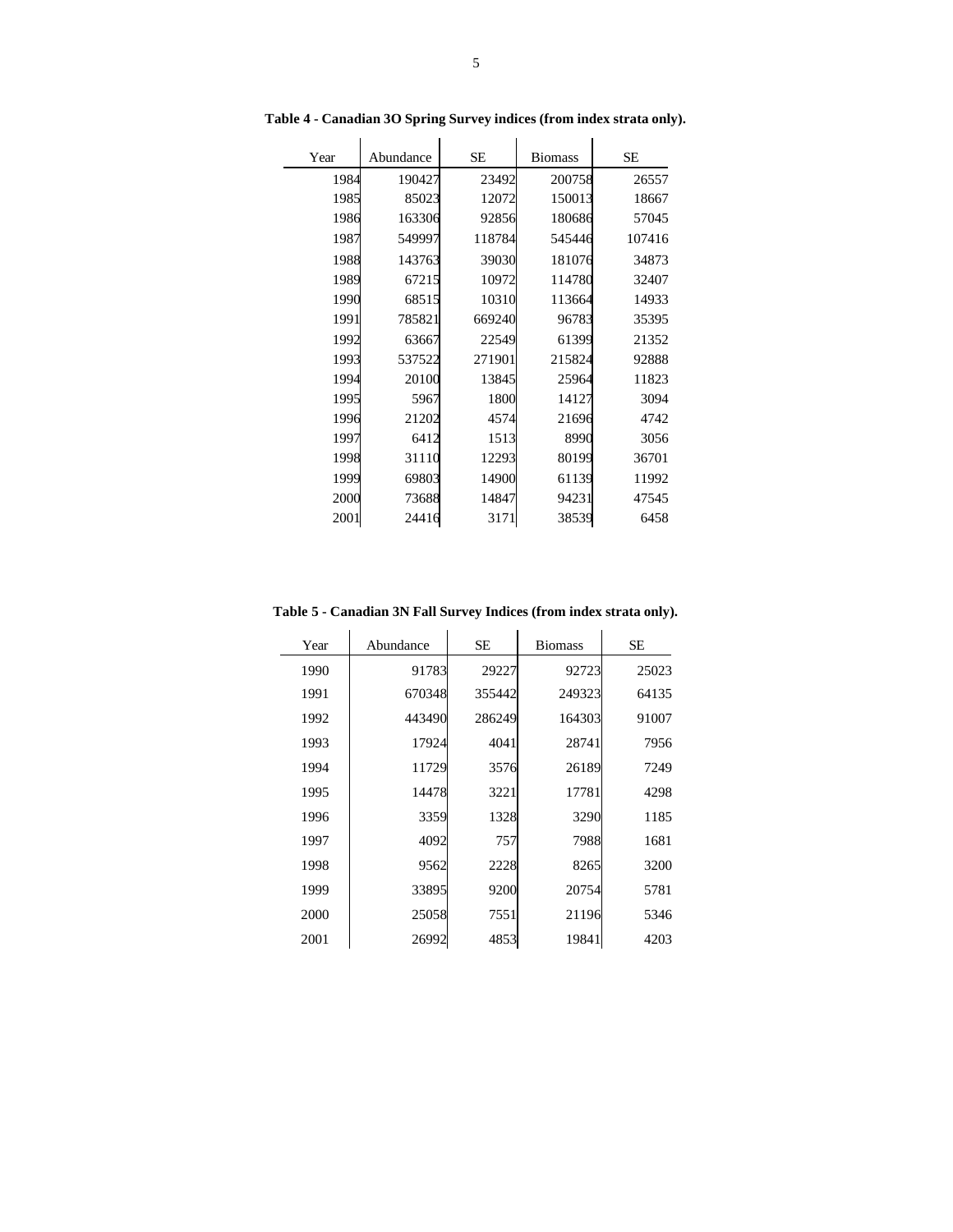| Year | Abundance | <b>SE</b> | <b>Biomass</b> | <b>SE</b> |
|------|-----------|-----------|----------------|-----------|
| 1990 | 81735     | 17121     | 72817          | 11789     |
| 1991 | 85767     | 15463     | 71915          | 12726     |
| 1992 | 25185     | 6229      | 20254          | 4404      |
| 1993 | 32193     | 7605      | 26845          | 7412      |
| 1994 | 5957      | 2162      | 10531          | 3158      |
| 1995 | 13741     | 2367      | 27681          | 6346      |
| 1996 | 2496      | 562       | 3021           | 1387      |
| 1997 | 4663      | 916       | 11555          | 2467      |
| 1998 | 8388      | 1598      | 10177          | 1753      |
| 1999 | 31880     | 5651      | 39849          | 15974     |
| 2000 | 38743     | 6086      | 33912          | 6737      |
| 2001 | 28424     | 3443      | 24769          | 4051      |

**Table 6 – Canadian 3O Fall Survey Indices (from index strata only).**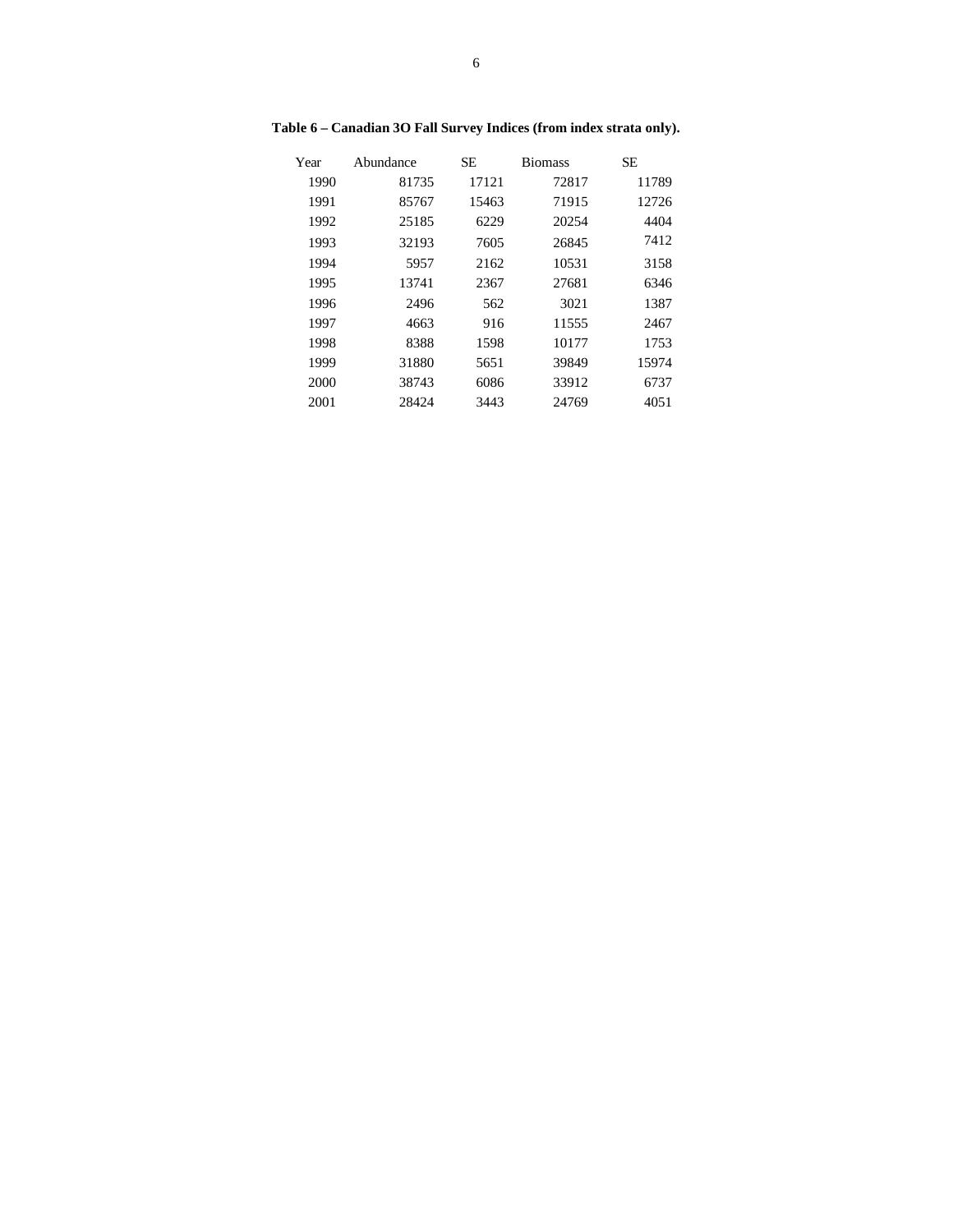|      | 1984   | 1985  | 1986  | 1987   | 1988  | 1989  | 1990  | 1991   | 1992  | 1993   | 1994 | 1995 | 1996 | 1997 | 1998 | 1999  | 2000  | <b>2001</b> |
|------|--------|-------|-------|--------|-------|-------|-------|--------|-------|--------|------|------|------|------|------|-------|-------|-------------|
|      | 0.00   | 0.00  | 0.00  | 0.00   | 0.00  | 0.00  | 0.00  | 0.00   | 0.00  | 0.00   | 0.00 | 0.00 | 0.00 | 0.00 | 0.00 | 0.00  | 0.00  | 0.00        |
|      | 0.16   | 0.37  | 0.38  | 5.00   | 0.18  | 0.38  | 0.90  | 0.57   | 0.00  | 0.00   | 0.00 | 0.00 | 0.10 | 0.06 | 1.71 | 4.69  | 2.15  | 0.15        |
|      | 53.39  | 9.88  | 12.77 | 54.15  | 26.45 | 4.77  | 7.25  | 147.62 | 10.07 | 1.17   | 0.22 | 0.76 | 1.35 | 0.24 | 0.16 | 4.71  | 6.46  | 1.88        |
|      | 41.57  | 29.27 | 3.63  | 14.13  | 12.91 | 10.39 | 6.77  | 15.44  | 9.66  | 58.27  | 0.91 | 0.20 | 1.65 | 1.67 | 0.51 | 4.55  | 4.58  | 2.91        |
|      | 21.35  | 16.14 | 17.87 | 19.67  | 1.02  | 2.40  | 3.80  | 1.59   | 0.24  | 53.63  | 1.63 | 0.04 | 0.44 | 0.58 | 1.23 | 0.38  | 0.69  | 1.01        |
|      | 7.17   | 2.76  | 11.53 | 50.35  | 0.47  | 0.34  | 1.46  | 0.47   | 0.11  | 1.25   | 1.05 | 0.15 | 0.24 | 0.16 | 0.52 | 0.70  | 0.10  | 0.26        |
|      | 5.04   | 0.90  | 2.11  | 26.41  | 1.10  | 0.31  | 0.25  | 0.16   | 0.09  | 0.68   | 0.07 | 0.10 | 0.57 | 0.03 | 0.17 | 0.30  | 0.20  | 0.01        |
|      | 1.51   | 1.03  | 0.82  | 7.38   | 1.13  | 0.61  | 0.41  | 0.07   | 0.03  | 0.46   | 0.12 | 0.01 | 0.56 | 0.09 | 0.13 | 0.11  | 0.29  | 0.06        |
|      | 0.72   | 0.66  | 0.58  | 1.71   | 0.66  | 0.52  | 0.52  | 0.06   | 0.03  | 0.22   | 0.07 | 0.02 | 0.05 | 0.07 | 1.35 | 0.12  | 0.07  | 0.07        |
|      | 1.36   | 0.84  | 0.42  | 1.63   | 0.67  | 0.36  | 0.61  | 0.14   | 0.08  | 0.05   | 0.07 | 0.05 | 0.04 | 0.01 | 1.61 | 0.42  | 0.06  | 0.01        |
|      | 1.15   | 1.18  | 0.61  | 0.54   | 0.75  | 0.40  | 0.46  | 0.12   | 0.11  | 0.08   | 0.02 | 0.01 | 0.03 | 0.02 | 0.15 | 0.84  | 0.57  | 0.01        |
| 11   | 0.61   | 0.88  | 1.02  | 0.70   | 0.35  | 0.51  | 0.34  | 0.11   | 0.13  | 0.17   | 0.04 | 0.01 | 0.02 | 0.03 | 0.03 | 0.07  | 1.10  | 0.16        |
| 12   | 0.25   | 0.48  | 0.51  | 0.60   | 0.44  | 0.33  | 0.34  | 0.09   | 0.14  | 0.12   | 0.05 | 0.02 | 0.00 | 0.02 | 0.01 | 0.03  | 0.13  | 0.40        |
| 13   | 0.10   | 0.23  | 0.31  | 0.68   | 0.69  | 0.27  | 0.16  | 0.12   | 0.12  | 0.07   | 0.07 | 0.05 | 0.00 | 0.01 | 0.03 | 0.03  | 0.02  | 0.04        |
| 14   | 0.03   | 0.14  | 0.15  | 0.23   | 0.55  | 0.39  | 0.37  | 0.13   | 0.10  | 0.07   | 0.02 | 0.02 | 0.03 | 0.00 | 0.00 | 0.02  | 0.00  | 0.02        |
| 15   | 0.05   | 0.08  | 0.08  | 0.21   | 0.21  | 0.21  | 0.44  | 0.12   | 0.09  | 0.09   | 0.03 | 0.03 | 0.02 | 0.01 | 0.02 | 0.01  | 0.01  | 0.00        |
| 16   | 0.08   | 0.08  | 0.04  | 0.12   | 0.11  | 0.11  | 0.22  | 0.18   | 0.09  | 0.05   | 0.01 | 0.02 | 0.00 | 0.00 | 0.01 | 0.00  | 0.02  | 0.01        |
|      | 0.05   | 0.03  | 0.04  | 0.00   | 0.11  | 0.09  | 0.14  | 0.07   | 0.06  | 0.02   | 0.00 | 0.00 | 0.01 | 0.00 | 0.00 | 0.02  | 0.00  | 0.00        |
| 18   | 0.01   | 0.01  | 0.03  | 0.01   | 0.04  | 0.04  | 0.06  | 0.04   | 0.01  | 0.01   | 0.03 | 0.00 | 0.00 | 0.01 | 0.00 | 0.00  | 0.00  | 0.00        |
| 19   | 0.00   | 0.02  | 0.03  | 0.02   | 0.03  | 0.03  | 0.05  | 0.00   | 0.01  | 0.01   | 0.01 | 0.00 | 0.00 | 0.00 | 0.00 | 0.00  | 0.00  | 0.00        |
| $1+$ | 134.60 | 64.98 | 52.93 | 183.54 | 47.87 | 22.46 | 24.55 | 167.10 | 21.17 | 116.42 | 4.42 | 1.49 | 5.11 | 3.01 | 7.64 | 17.00 | 16.45 | 7.00        |

**Table 7- Mean Numbers per Tow from Canadian Spring RV Survey in NAFO Divs. 3NO.**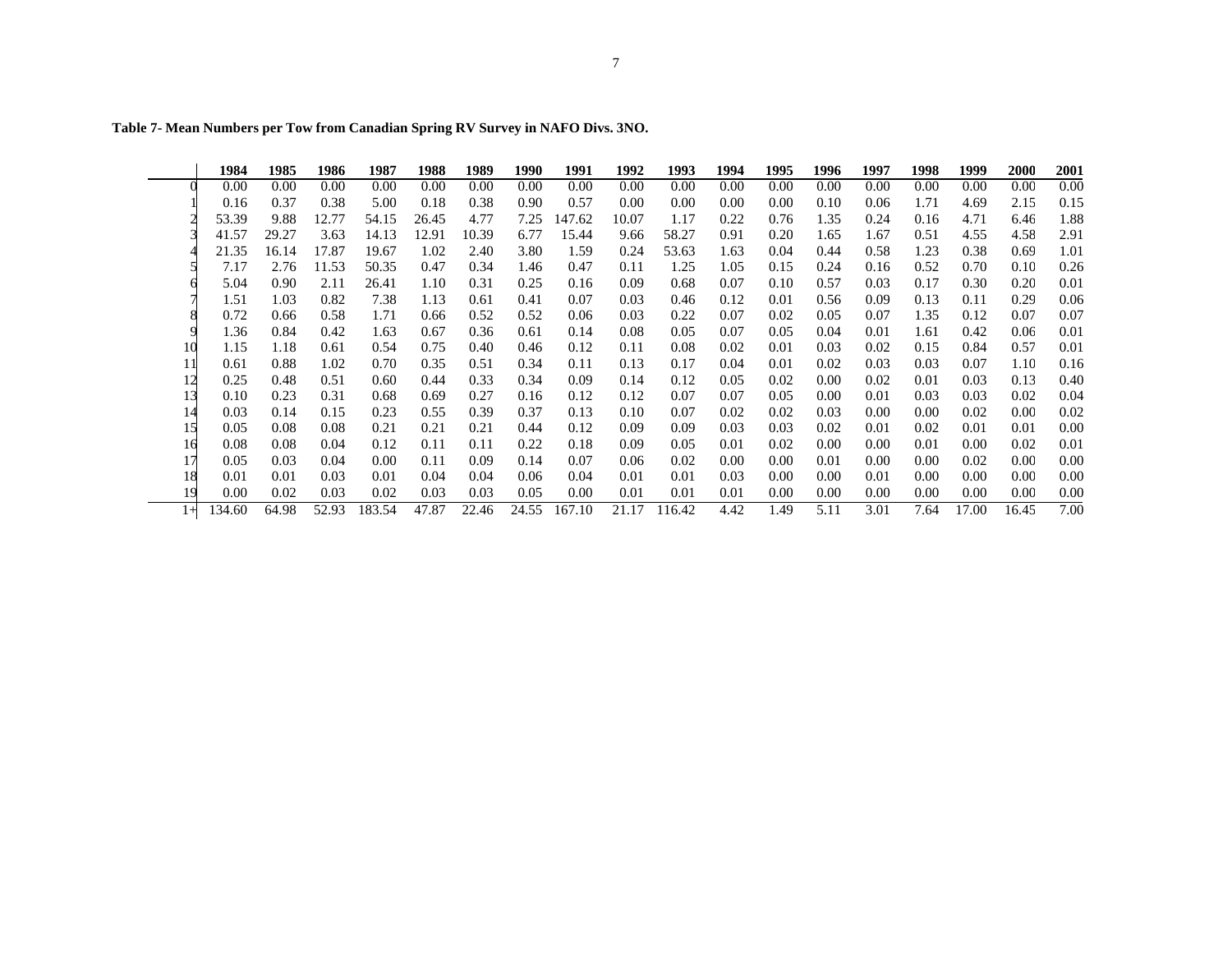|      | 1990  | 1991   | 1992   | 1993  | 1994 | 1995 | 1996 | 1997 | 1998 | 1999     | <b>2000</b> | 2001  |
|------|-------|--------|--------|-------|------|------|------|------|------|----------|-------------|-------|
|      | 0.00  | 0.00   | 0.00   | 0.00  | 0.00 | 0.00 | 0.00 | 0.00 | 0.00 | 0.39     | 0.07        | 0.06  |
|      | 18.89 | 14.87  | 0.41   | 1.30  | 0.00 | 1.15 | 0.08 | 0.03 | 1.67 | 4.44     | 2.12        | 0.34  |
|      | 6.15  | 129.66 | 49.65  | 0.72  | 0.62 | 1.02 | 0.74 | 0.10 | 0.29 | 5.01     | 3.77        | 2.64  |
|      | 3.25  | 4.36   | 65.00  | 3.63  | 0.28 | 0.46 | 0.29 | 0.40 | 0.20 | 2.52     | 4.75        | 4.70  |
|      | 3.56  | 2.19   | 4.70   | 3.59  | 0.96 | 0.20 | 0.06 | 0.33 | 0.32 | 0.13     | 1.81        | 2.55  |
|      | 1.73  | 2.73   | 1.02   | 0.30  | 1.32 | 0.94 | 0.01 | 0.14 | 0.11 | 0.37     | 0.20        | 0.98  |
|      | 0.37  | 1.33   | 0.61   | 0.27  | 0.16 | 1.64 | 0.02 | 0.06 | 0.06 | 0.30     | 0.24        | 0.07  |
|      | 0.29  | 0.37   | 0.18   | 0.18  | 0.04 | 0.11 | 0.02 | 0.28 | 0.01 | 0.08     | 0.11        | 0.16  |
|      | 0.38  | 0.31   | 0.03   | 0.10  | 0.06 | 0.05 | 0.01 | 0.28 | 0.16 | 0.04     | 0.03        | 0.06  |
| q    | 0.40  | 0.53   | 0.03   | 0.02  | 0.01 | 0.06 | 0.00 | 0.05 | 0.22 | 0.12     | 0.01        | 0.02  |
| 10   | 0.24  | 0.37   | 0.07   | 0.02  | 0.01 | 0.05 | 0.00 | 0.04 | 0.03 | 0.55     | 0.03        | 0.02  |
| 11   | 0.20  | 0.45   | 0.00   | 0.06  | 0.03 | 0.00 | 0.00 | 0.00 | 0.01 | 0.04     | 0.24        | 0.00  |
| 12   | 0.09  | 0.33   | 0.06   | 0.04  | 0.03 | 0.02 | 0.00 | 0.00 | 0.00 | 0.00     | 0.01        | 0.05  |
| 13   | 0.15  | 0.27   | 0.12   | 0.04  | 0.02 | 0.02 | 0.01 | 0.00 | 0.00 | $0.00\,$ | 0.01        | 0.01  |
| 14   | 0.07  | 0.21   | 0.03   | 0.05  | 0.06 | 0.00 | 0.01 | 0.01 | 0.00 | 0.02     | 0.00        | 0.00  |
| 15   | 0.16  | 0.12   | 0.03   | 0.06  | 0.01 | 0.00 | 0.00 | 0.00 | 0.00 | 0.00     | 0.00        | 0.00  |
| 16   | 0.21  | 0.38   | 0.02   | 0.02  | 0.03 | 0.00 | 0.01 | 0.01 | 0.00 | 0.02     | 0.00        | 0.00  |
| 17   | 0.07  | 0.16   | 0.03   | 0.01  | 0.02 | 0.00 | 0.00 | 0.00 | 0.00 | 0.03     | 0.00        | 0.00  |
| 18   | 0.02  | 0.06   | 0.08   | 0.02  | 0.01 | 0.00 | 0.00 | 0.00 | 0.01 | 0.00     | 0.00        | 0.00  |
| 19   | 0.03  | 0.00   | 0.00   | 0.00  | 0.00 | 0.00 | 0.00 | 0.01 |      | 0.01     | 0.00        | 0.00  |
| $1+$ | 36.26 | 158.70 | 122.07 | 10.43 | 3.67 | 5.72 | 1.26 | 1.74 | 3.09 | 13.68    | 13.33       | 11.60 |

**Table 8 - Mean Numbers per Tow from Canadian Fall RV Survey in NAFO Divs. 3NO.**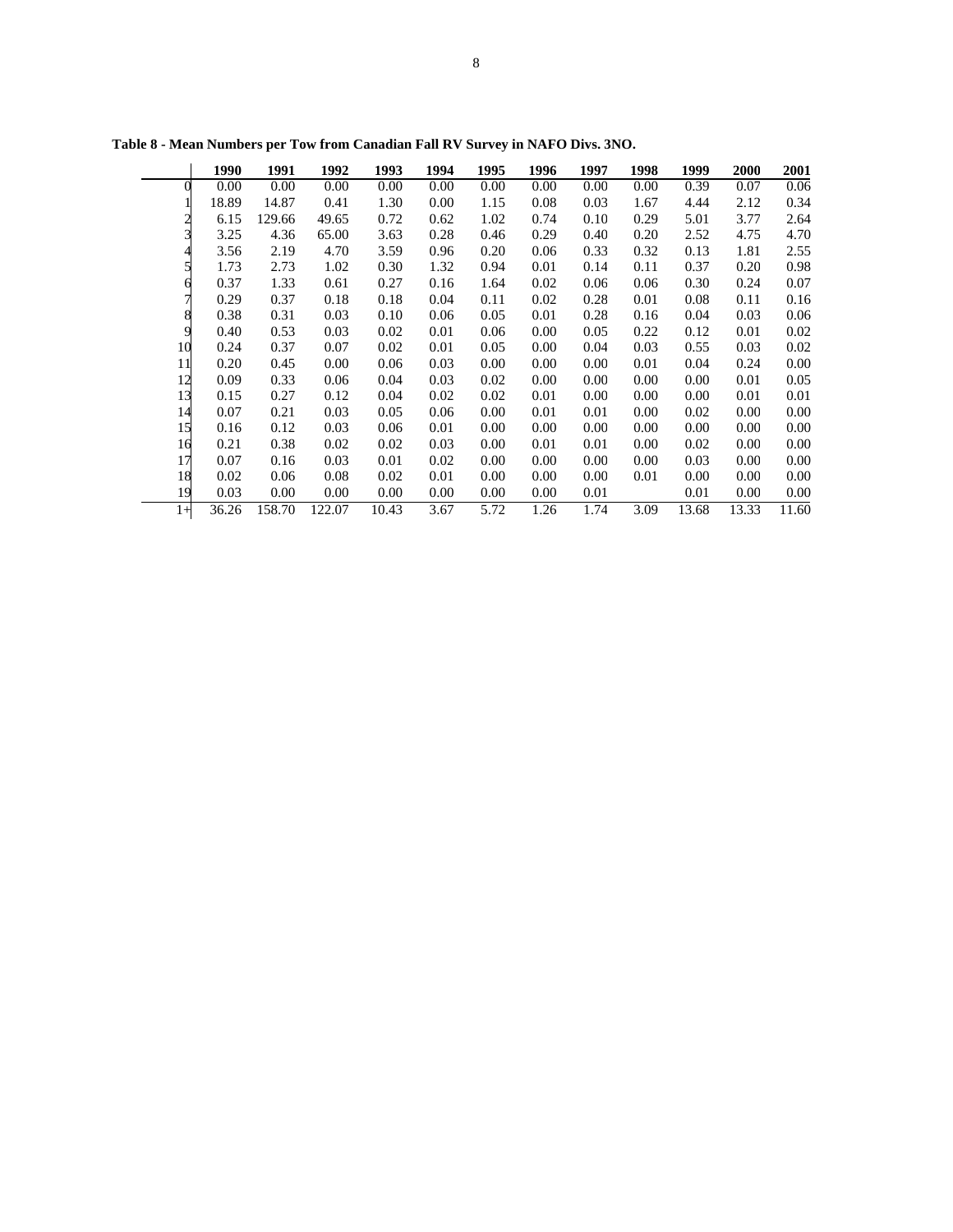

Figure 1a- Landings of Cod (t) in NAFO Divisions 3NO from 1953-2001.



Figure 1b- Landings of Cod (t) in NAFO Divisions 3NO during NAFO moratorium (declared July 1994).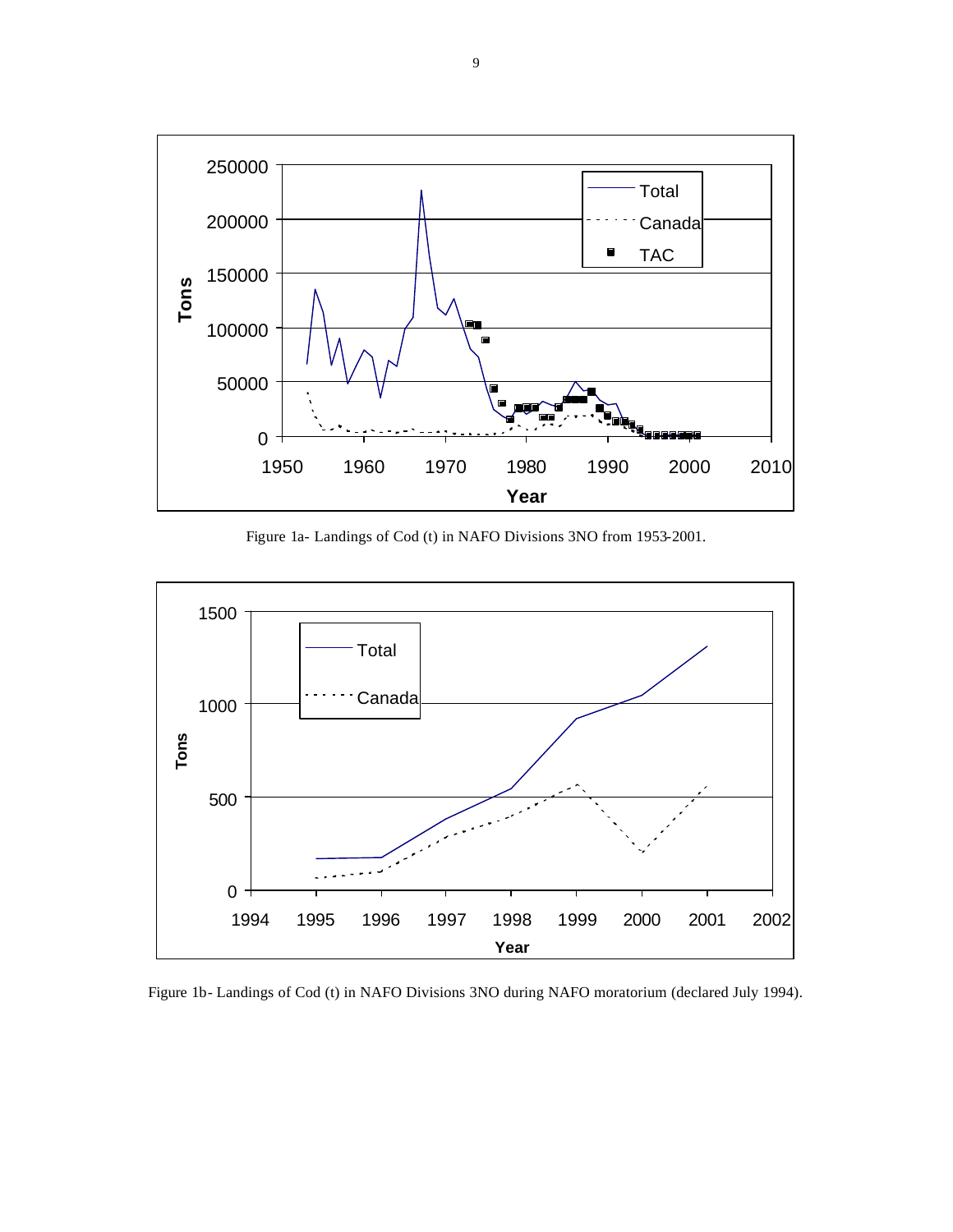

Figure 2a - Canadian (N) catches by directed species in 2000.



Figure 2b - Canadian (N) catches by directed species in 2001.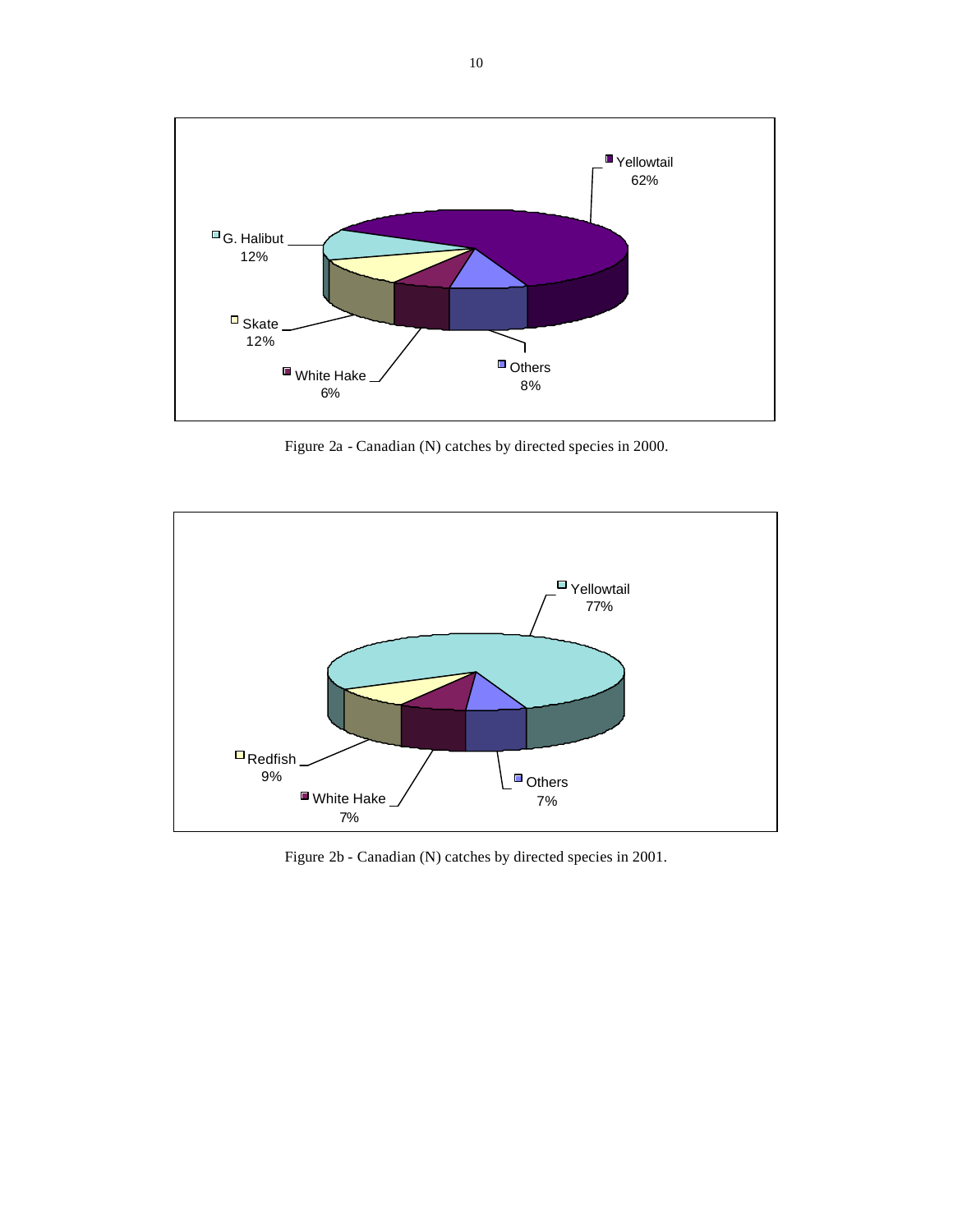

Figure 3 - 3N Spring Abundance Index.



Figure 4 - 3N Spring Biomass Index.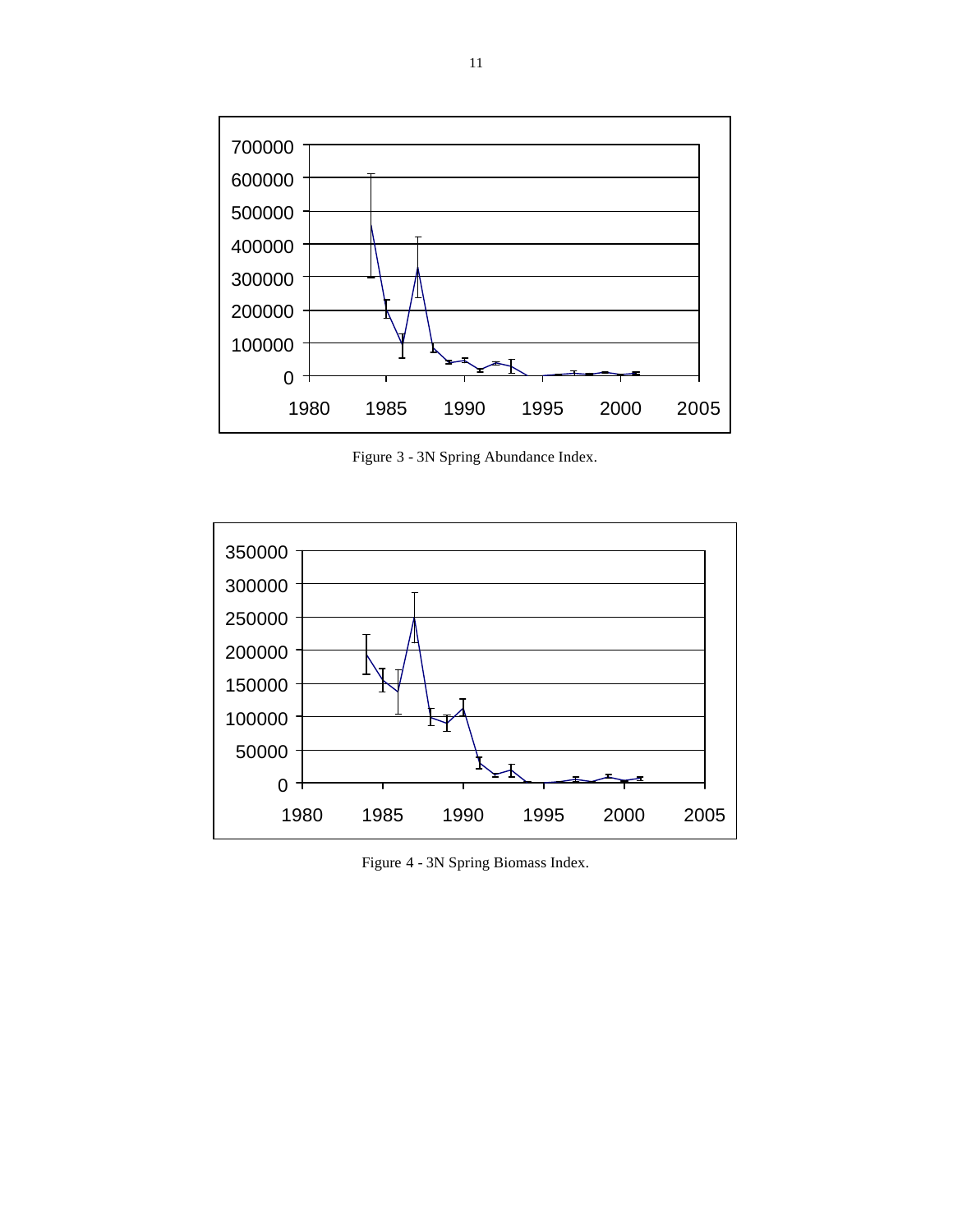

Figure 5 - 3O Spring Abundance Index.



Figure 6 - 3O Spring Biomass Index.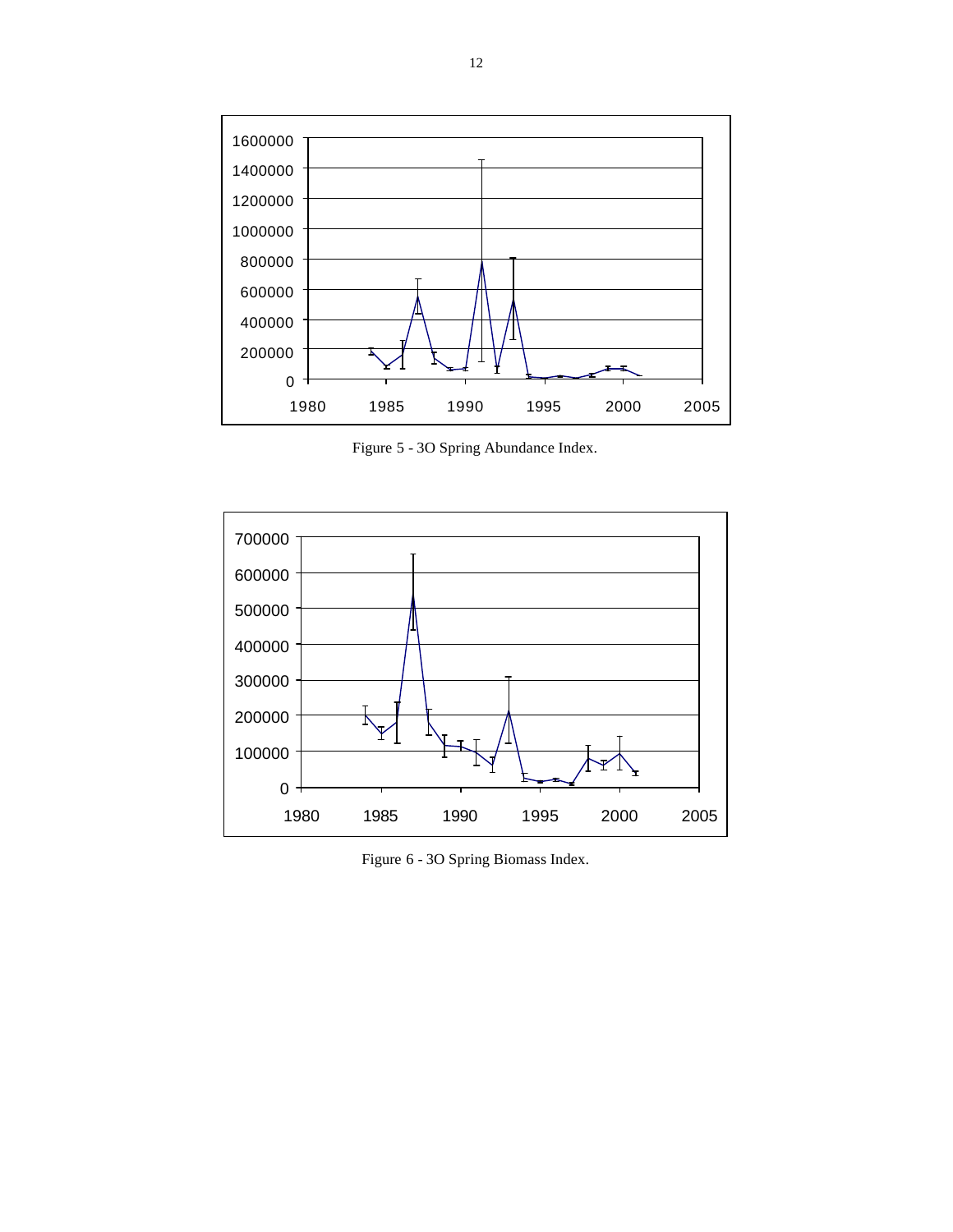

Figure 7 - 3N Fall Abundance Index.



Figure 8 - 3N Fall Biomass Index.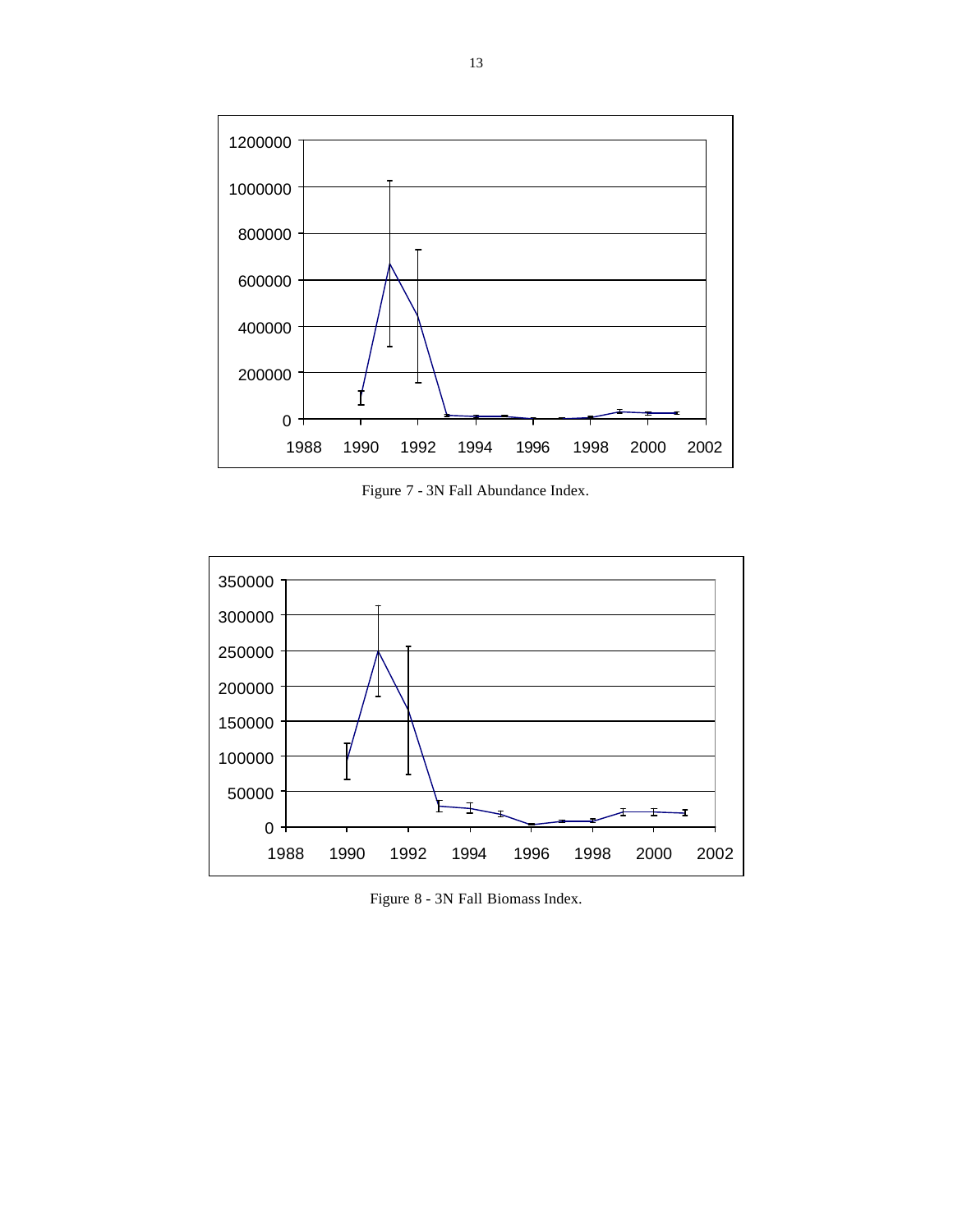

Figure 9 – 3O Fall Abundance Index.



Figure 10 – 3O Fall Biomass Index.